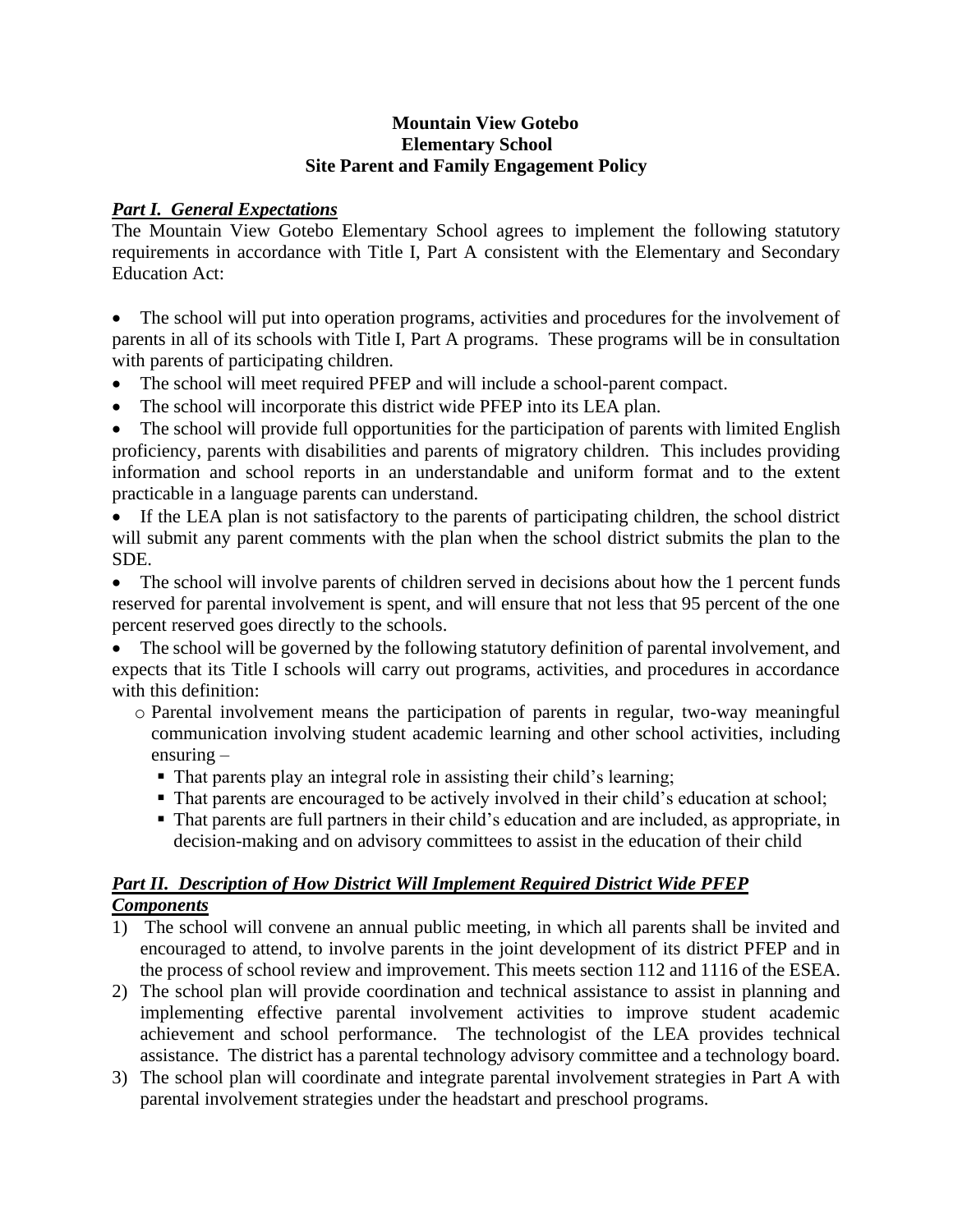- 4) The school will take the following actions to conduct, with the involvement of parents, an annual evaluation of the content and effectiveness of this parental family engagement policy in improving the quality of its Title, I, Part A schools. At the beginning of the school year, parents and staff will set goals for parental involvement. The success of the school in achieving these goals will be assessed at the end of the school year. Suggested criteria for assessment include:
	- a) The number of parents who attend meetings,
	- b) The number of parents who volunteer service to the school; and
	- c) Parent and staff statements concerning how the results of meetings were used to help improve student achievement as well as parental self-improvement.
	- d) The following questions will be analyzed:
		- i) Does this policy increase parent participation?
		- ii) What barriers to parent participation still exist and how can they be reduced or removed (including economically disadvantaged, disabled, limited English, limited literacy, or racial and ethnic minority background)?

The school district will use the findings of the evaluation about its PFEP and activities to design and revise its PFEP.

- 5) The school will build the schools' parent's capacity for strong parental involvement, in order to ensure effective involvement of parents and to support a partnership among the school involved, parents and the community to improve student academic achievement, through the following activities specifically described below:
	- a) The school will provide assistance to parents of children served by the school district or school in understanding topics such as: the state's academic content standards, the state's student academic achievement standards, the state and local academic assessments including alternative assessments, the requirements of Part A, how to monitor their child's progress, and how to work with educators.
		- i) An introductory meeting is held with the parents of students transitioning. This meeting focuses on all the above standards to prepare students for elementary, middle and high school enrollment and its impact on college enrollment.
		- ii) The school has an open house and 4 parent teacher conferences at the beginning of the school year.
		- iii) The elementary school provides a local Parent Teacher Association that meets all the above standards.
	- b) The school site will provide materials and training to help parents work with their children to improve their children's academic achievement and to foster parental engagement by:
		- i) Parenting books, websites, and parental training workshops are provided to parents;
		- ii) Adult Education classes to increase parental literacy rates and to provide students with parenting skills needed to be successful in the education and development of their child and provided by the Lifelong Learning Center; and
		- iii) The schools provide an internet based learning program for students to raise their academic achievement in compliance with the state academic assessments. This can be used at home with parents and children working together.
	- c) The school site will educate its teachers, personnel and principals in how to reach out to, communicate with and work with parents as equal partners, in the value and utility of contributions of parents and in how to implement and coordinate parent programs and build ties between parents and schools, by providing staff development training and workshops.